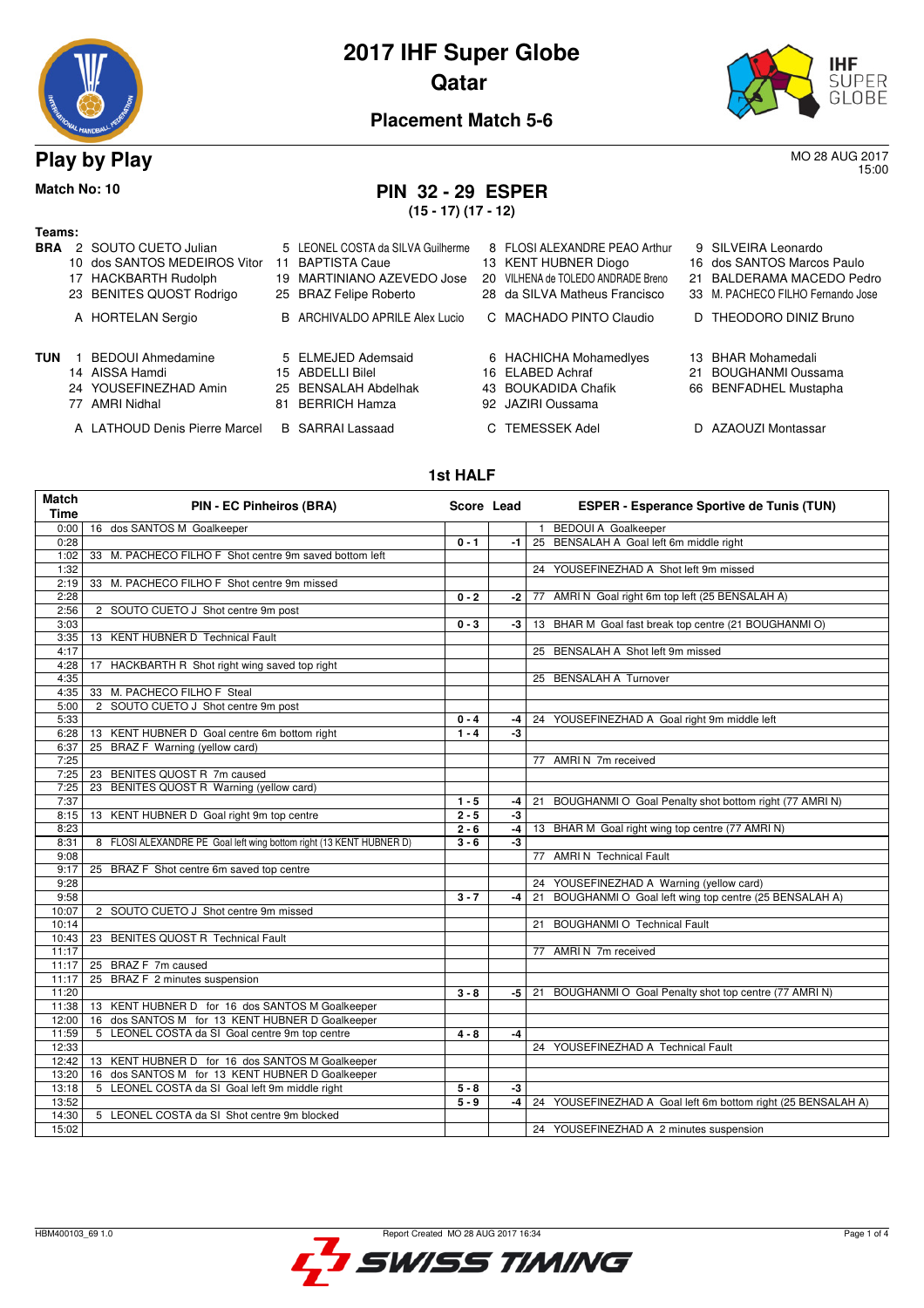



## **Placement Match 5-6**

15:00

## **PIN 32 - 29 ESPER**

**(15 - 17) (17 - 12)**

| <b>1st HALF</b> |  |  |
|-----------------|--|--|
|-----------------|--|--|

| <b>Match</b><br><b>Time</b> | <b>PIN - EC Pinheiros (BRA)</b>                                    | Score Lead |                      | <b>ESPER - Esperance Sportive de Tunis (TUN)</b>               |
|-----------------------------|--------------------------------------------------------------------|------------|----------------------|----------------------------------------------------------------|
| 15:15                       | 2 SOUTO CUETO J Shot left 6m saved middle centre                   |            |                      |                                                                |
| 15:45                       | 8 FLOSI ALEXANDRE PE Shot left wing post                           |            |                      |                                                                |
| 16:15                       |                                                                    |            |                      | 77 AMRI N Shot right 9m saved middle centre                    |
| 16:43                       | 8 FLOSI ALEXANDRE PE Goal left wing middle left (2 SOUTO CUETO J)  | $6 - 9$    | -3                   |                                                                |
| 17:33                       |                                                                    |            |                      | 25 BENSALAH A Turnover                                         |
| 17:33                       | 2 SOUTO CUETO J Steal                                              |            |                      |                                                                |
| 17:47                       | 13 KENT HUBNER D for 16 dos SANTOS M Goalkeeper                    |            |                      |                                                                |
| 18:07                       | 33 M. PACHECO FILHO F Turnover                                     |            |                      |                                                                |
| 18:07                       |                                                                    |            |                      | 77 AMRIN Steal                                                 |
| 18:15                       |                                                                    | $6 - 10$   | $-4$                 | 77 AMRI N Goal centre 9m top centre                            |
| 18:34                       | 16 dos SANTOS M for 33 M. PACHECO FILHO F Goalkeeper               |            |                      |                                                                |
| 18:48                       | 13 KENT HUBNER D Turnover                                          |            |                      |                                                                |
| 18:48                       |                                                                    |            |                      | 21 BOUGHANMI O Steal                                           |
| 18:57                       |                                                                    |            |                      | 77 AMRIN Turnover                                              |
| 18:57                       | 8 FLOSI ALEXANDRE PE Steal                                         |            |                      |                                                                |
| 19:01                       | HACKBARTH R Goal fast break top right (8 FLOSI ALEXANDRE PE)<br>17 | $7 - 10$   | -3                   |                                                                |
| 19:01                       |                                                                    |            |                      | <b>Team timeout</b>                                            |
| 19:30                       |                                                                    |            |                      | 77 AMRIN 7m received                                           |
| 19:30                       | 5 LEONEL COSTA da SI 7m caused                                     |            |                      |                                                                |
| 19:36                       | BALDERAMA MACEDO P for 16 dos SANTOS M Goalkeeper<br>21            |            |                      |                                                                |
| 19:36                       |                                                                    | $7 - 11$   | -4                   | BOUGHANMI O Goal Penalty shot top right (77 AMRI N)<br>21      |
| 19:47                       | 16 dos SANTOS M for 21 BALDERAMA MACEDO P Goalkeeper               |            |                      |                                                                |
| 20:14                       | 5 LEONEL COSTA da SI Goal centre 9m top centre                     | $8 - 11$   | $-3$                 |                                                                |
| 21:05                       |                                                                    |            |                      | 92 JAZIRI O Shot centre 9m saved top left                      |
| 21:35                       |                                                                    |            |                      | 14 AISSA H Warning (yellow card)                               |
| 22:02                       | 8 FLOSI ALEXANDRE PE Goal centre 9m top left                       | $9 - 11$   | -2                   |                                                                |
| 22:31                       |                                                                    | $9 - 12$   | $-3$                 | 25 BENSALAH A Goal right 9m top left                           |
| 23:04                       | 5 LEONEL COSTA da SI Goal left 9m middle right                     | $10 - 12$  | $-2$                 |                                                                |
| 23:33                       |                                                                    |            |                      | 25 BENSALAH A Turnover                                         |
| 23:43                       | 2 SOUTO CUETO J Goal centre 9m middle right                        | $11 - 12$  | $-1$                 |                                                                |
| 24:15                       |                                                                    | $11 - 13$  | -2                   | 77 AMRI N Goal right 6m top right                              |
| 24:48                       | 5 LEONEL COSTA da SI Shot left 6m post                             |            |                      |                                                                |
| 24:59                       |                                                                    |            |                      | 77 AMRIN 7m received                                           |
| 24:59                       | 8 FLOSI ALEXANDRE PE 7m caused                                     |            |                      |                                                                |
| 25:18                       |                                                                    | $11 - 14$  | $-3$                 | BOUGHANMI O Goal Penalty shot bottom right (77 AMRI N)<br>21   |
| 25:51                       | 13 KENT HUBNER D Goal centre 9m bottom right                       | $12 - 14$  | $-2$                 |                                                                |
| 26:49                       |                                                                    | $12 - 15$  | -3                   | YOUSEFINEZHAD A Goal right 9m bottom left<br>24                |
| 27:15                       |                                                                    |            |                      | 21 BOUGHANMI O 2 minutes suspension                            |
| 27:30                       | 25 BRAZ F Goal centre 6m top right (33 M. PACHECO FILHO F)         | $13 - 15$  | $-2$                 |                                                                |
| 28:19                       |                                                                    | $13 - 16$  | -3                   | 77 AMRI N Goal centre 9m bottom right                          |
| 28:42                       | 17 HACKBARTH R Goal right wing bottom left (33 M. PACHECO FILHO F) | $14 - 16$  | $-2$                 |                                                                |
| 29:34                       |                                                                    | $14 - 17$  | $\overline{\cdot 3}$ | 43 BOUKADIDA C Goal left wing middle left (24 YOUSEFINEZHAD A) |
| 29:43                       | 33 M. PACHECO FILHO F Goal right 9m middle right                   | $15 - 17$  | $-2$                 |                                                                |

#### **2nd HALF**

| <b>Match</b><br><b>Time</b> | <b>PIN - EC Pinheiros (BRA)</b>                                           | Score Lead |      | <b>ESPER - Esperance Sportive de Tunis (TUN)</b>               |
|-----------------------------|---------------------------------------------------------------------------|------------|------|----------------------------------------------------------------|
| 30:00                       | 16 dos SANTOS M Goalkeeper                                                |            |      | 16 ELABED A Goalkeeper                                         |
| 30:25                       | 5 LEONEL COSTA da SI Shot centre 9m post                                  |            |      |                                                                |
| 31:05                       |                                                                           | $15 - 18$  | $-3$ | BOUGHANMI O Goal left wing top left (24 YOUSEFINEZHAD A)<br>21 |
| 31:43                       | 5 LEONEL COSTA da SI 7m received                                          |            |      |                                                                |
| 31:43                       |                                                                           |            |      | 14 AISSA H 7m caused                                           |
| 31:51                       | KENT HUBNER D Goal Penalty shot bottom right (5 LEONEL COSTA da SI)<br>13 | $16 - 18$  | -2   |                                                                |
| 32:38                       |                                                                           |            |      | 6 HACHICHA M Technical Fault                                   |
| 32:48                       | 5 LEONEL COSTA da SI Shot left 9m saved middle centre                     |            |      |                                                                |
| 32:57                       |                                                                           |            |      | 77 AMRI N Technical Fault                                      |
| 33:31                       |                                                                           |            |      | BEDOUI A for 16 ELABED A Goalkeeper                            |
| 33:56                       |                                                                           |            |      | 16 ELABED A for 1 BEDOUI A Goalkeeper                          |
| 34:06                       | 5 LEONEL COSTA da SI 7m received                                          |            |      |                                                                |
| 34:06                       |                                                                           |            |      | 77<br>AMRI N 7m caused                                         |
| 34:06                       |                                                                           |            |      | 77 AMRI N 2 minutes suspension                                 |

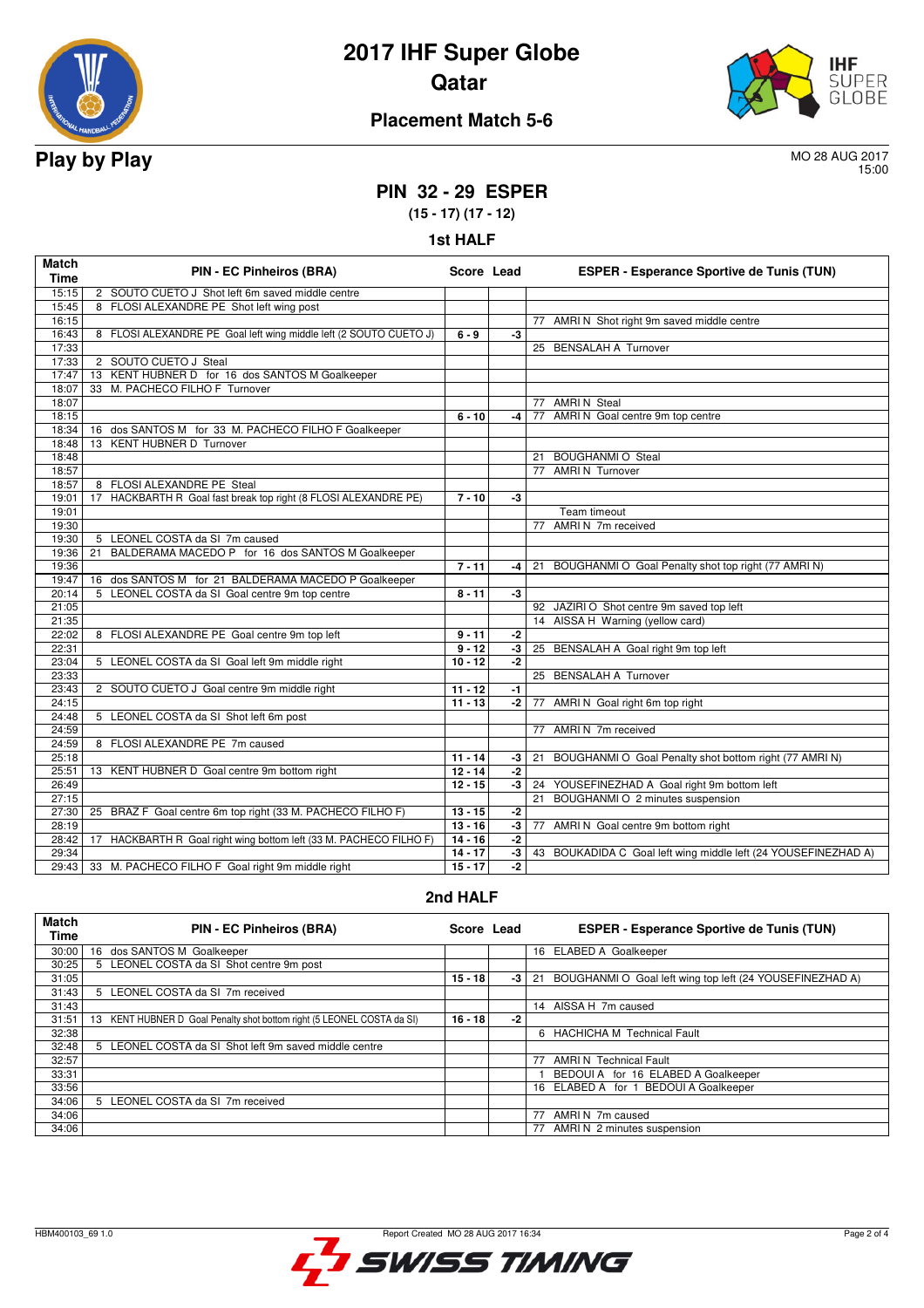



## **Placement Match 5-6**

15:00

## **PIN 32 - 29 ESPER**

**(15 - 17) (17 - 12)**

**2nd HALF**

| Match<br>Time  | <b>PIN - EC Pinheiros (BRA)</b>                                              | Score Lead |      | <b>ESPER - Esperance Sportive de Tunis (TUN)</b>                                        |
|----------------|------------------------------------------------------------------------------|------------|------|-----------------------------------------------------------------------------------------|
| 34:22          | 13 KENT HUBNER D Goal Penalty shot top left (5 LEONEL COSTA da SI)           | $17 - 18$  | -1   |                                                                                         |
| 34:30          |                                                                              | $17 - 19$  | $-2$ | 24 YOUSEFINEZHAD A Goal centre 9m middle left                                           |
| 34:43          | 13 KENT HUBNER D Goal right 6m middle right                                  | $18 - 19$  | $-1$ |                                                                                         |
| 34:59          |                                                                              |            |      | 24 YOUSEFINEZHAD A 7m received                                                          |
| 34:59          | 2 SOUTO CUETO J 7m caused                                                    |            |      |                                                                                         |
| 35:21          |                                                                              |            |      | BOUGHANMI O Penalty shot saved top centre<br>21                                         |
| 35:21          |                                                                              |            |      | BOUGHANMI O Disqualification (red card)<br>21                                           |
| 35:30          | 2 SOUTO CUETO J Goal left 6m bottom right (13 KENT HUBNER D)                 | $19 - 19$  | 0    |                                                                                         |
| 36:17          |                                                                              |            |      | 25 BENSALAH A Shot left 6m saved top left                                               |
| 36:26          | 17 HACKBARTH R Goal right wing top centre (33 M. PACHECO FILHO F)            | $20 - 19$  | $+1$ |                                                                                         |
| 37:42          |                                                                              | $20 - 20$  | 0    | YOUSEFINEZHAD A Goal centre 9m middle right<br>24                                       |
| 38:38          | 8 FLOSI ALEXANDRE PE Technical Fault                                         |            |      |                                                                                         |
| 38:46          |                                                                              | $20 - 21$  | -1   | 25 BENSALAH A Goal centre 9m top left                                                   |
| 39:03          | 33 M. PACHECO FILHO F Shot right 9m saved middle right                       |            |      |                                                                                         |
| 39:16          |                                                                              | $20 - 22$  | -2   | BOUKADIDA C Goal fast break top right (25 BENSALAH A)<br>43                             |
| 39:42          | 5 LEONEL COSTA da SI Shot right 9m saved bottom centre                       |            |      |                                                                                         |
| 39:57          | 23 BENITES QUOST R Technical Fault                                           |            |      |                                                                                         |
| 40:03          |                                                                              |            |      | 25 BENSALAH A Shot centre 9m saved middle left                                          |
| 40:10          | 16 dos SANTOS M Turnover                                                     |            |      |                                                                                         |
| 40:41          | 5 LEONEL COSTA da SI 2 minutes suspension                                    |            |      |                                                                                         |
| 41:02          |                                                                              |            |      | 77 AMRI N Shot right 9m saved middle left                                               |
| 41:10          | 8 FLOSI ALEXANDRE PE Goal fast break top centre (33 M. PACHECO FILHO F)      | $21 - 22$  | -1   |                                                                                         |
| 41:34          |                                                                              |            |      | 13 BHAR M Technical Fault                                                               |
| 41:51          |                                                                              |            |      |                                                                                         |
|                | 13 KENT HUBNER D for 16 dos SANTOS M Goalkeeper                              |            |      |                                                                                         |
| 42:16          | 16 dos SANTOS M for 13 KENT HUBNER D Goalkeeper                              |            |      |                                                                                         |
| 42:14          | M. PACHECO FILHO F Goal centre 9m bottom right<br>33                         | $22 - 22$  | 0    |                                                                                         |
| 42:41          | 13 KENT HUBNER D Shot left 9m saved bottom centre                            | $22 - 23$  | -1   | 77 AMRI N Goal centre 6m top right                                                      |
| 43:45          |                                                                              |            |      |                                                                                         |
| 43:56          | BENITES QUOST R 7m received<br>23                                            |            |      |                                                                                         |
| 43:56          |                                                                              |            |      | 14 AISSA H 7m caused                                                                    |
| 43:56          |                                                                              |            |      | 14 AISSA H 2 minutes suspension                                                         |
| 43:56          |                                                                              |            |      | BEDOUI A for 16 ELABED A Goalkeeper<br>$\mathbf{1}$                                     |
| 43:56          | 13 KENT HUBNER D Goal Penalty shot middle right (23 BENITES QUOST R)         | $23 - 23$  | 0    |                                                                                         |
| 44:17<br>44:37 |                                                                              |            |      | 16 ELABED A for 1 BEDOUI A Goalkeeper<br>24 YOUSEFINEZHAD A Shot centre 9m missed       |
|                |                                                                              |            |      |                                                                                         |
| 44:59          | 33 M. PACHECO FILHO F Shot centre 6m saved top right                         |            |      |                                                                                         |
| 45:37          |                                                                              |            |      | A LATHOUD D Warning (yellow card) bench punishment<br>AMRI N Goal centre 9m bottom left |
| 45:37          |                                                                              | $23 - 24$  | -1   | 77                                                                                      |
| 45:56          | 23 BENITES QUOST R 7m received                                               |            |      |                                                                                         |
| 45:56          |                                                                              |            |      | 77 AMRIN 7m caused                                                                      |
| 46:05          | 13 KENT HUBNER D Goal Penalty shot middle left (23 BENITES QUOST R)          | $24 - 24$  | 0    |                                                                                         |
| 46:34          |                                                                              |            |      | 24 YOUSEFINEZHAD A Shot centre 9m saved bottom right                                    |
| 47:03          | 5 LEONEL COSTA da SI Goal centre 6m bottom centre                            | $25 - 24$  | $+1$ |                                                                                         |
| 47:18          |                                                                              |            |      | 25 BENSALAH A Shot right 9m saved middle centre                                         |
| 48:22          | 2 SOUTO CUETO J Shot left 9m saved middle right                              |            |      |                                                                                         |
| 48:48          |                                                                              |            |      | 6 HACHICHA M Technical Fault                                                            |
| 49:30          | 33 M. PACHECO FILHO F Shot centre 9m blocked                                 |            |      |                                                                                         |
| 49:46          | 2 SOUTO CUETO J Goal left 6m middle right                                    | $26 - 24$  | $+2$ |                                                                                         |
| 50:16          |                                                                              | $26 - 25$  |      | +1   14 AISSA H Goal right 6m bottom right (15 ABDELLI B)                               |
| 50:57          | 2 SOUTO CUETO J Shot left 6m saved top centre                                |            |      |                                                                                         |
| 51:05          |                                                                              |            |      | BOUKADIDA C Shot fast break saved middle centre<br>43                                   |
| 51:21          | 23<br>BENITES QUOST R Goal fast break middle centre (33 M. PACHECO FILHO F)  | $27 - 25$  | $+2$ |                                                                                         |
| 52:04          |                                                                              |            |      | 14 AISSA H Technical Fault                                                              |
| 52:10          | dos SANTOS MEDEIRO Goal fast break middle left (33 M. PACHECO FILHO F)<br>10 | $28 - 25$  | $+3$ |                                                                                         |
| 52:12          |                                                                              |            |      | Team timeout                                                                            |
| 52:46          |                                                                              |            |      | AMRI N 7m received<br>77                                                                |
| 52:46          | 13 KENT HUBNER D 7m caused                                                   |            |      |                                                                                         |
| 52:54          |                                                                              | $28 - 26$  | $+2$ | BHAR M Goal Penalty shot bottom centre (77 AMRI N)<br>13                                |
| 53:36          | dos SANTOS MEDEIRO Goal left wing middle right (33 M. PACHECO FILHO F)<br>10 | $29 - 26$  | $+3$ |                                                                                         |
| 54:05          |                                                                              | $29 - 27$  | $+2$ | AMRI N Goal right 9m bottom right<br>77                                                 |
| 54:40          | HACKBARTH R Goal centre 6m middle left (23 BENITES QUOST R)<br>17            | $30 - 27$  | $+3$ |                                                                                         |
| 55:29          |                                                                              |            |      | 24 YOUSEFINEZHAD A Shot centre 9m saved middle centre                                   |
| 55:37          | 10 dos SANTOS MEDEIRO Goal fast break top centre (23 BENITES QUOST R)        | $31 - 27$  | $+4$ |                                                                                         |